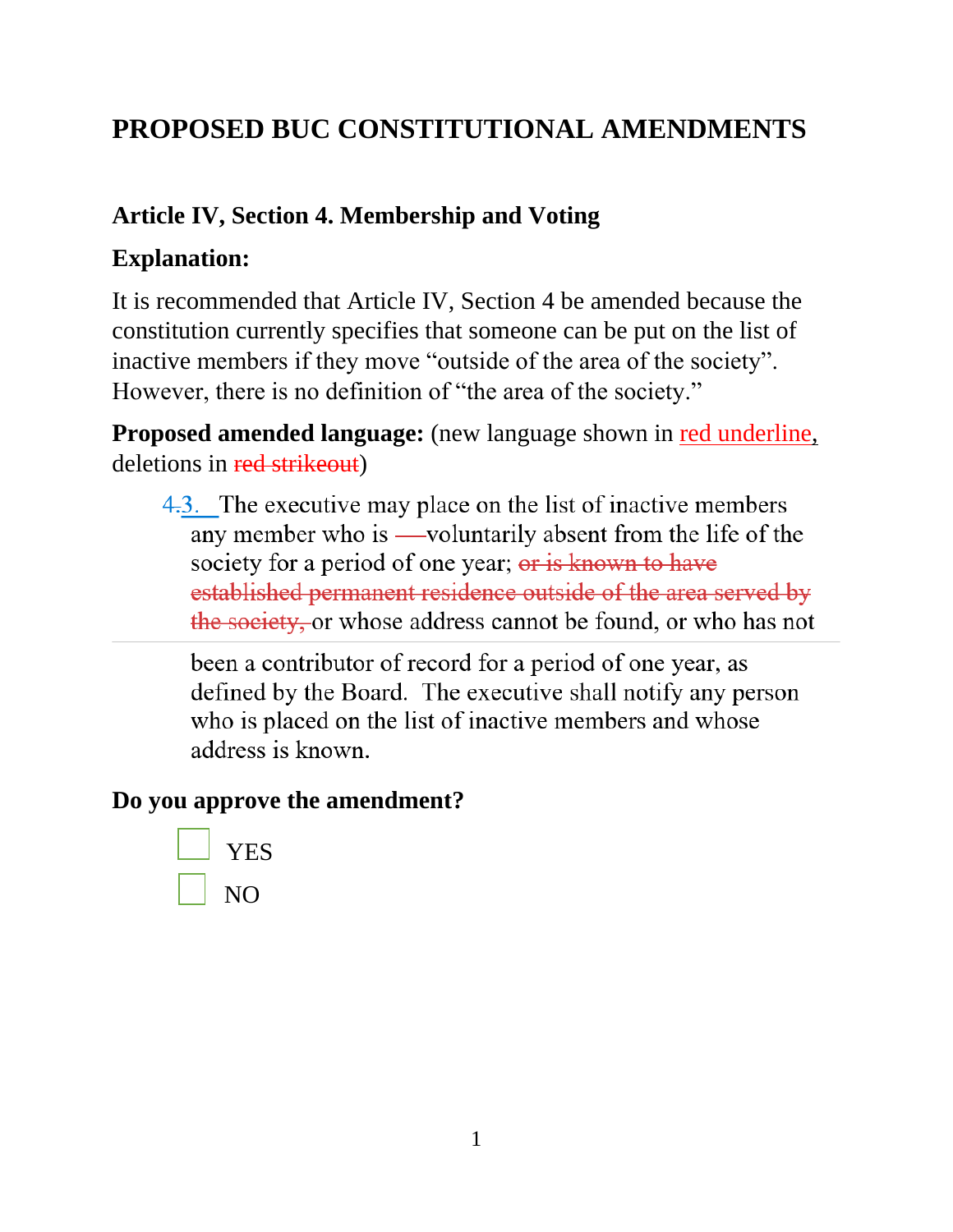### **Article IV, Section 8. Membership and Voting**

## **Explanation:**

It is recommended that Article IV, Section 8 be amended to remove the requirement that absentee ballots can only be used if someone is unable to be present at the meeting. In the same spirit as the current work to broaden democracy, we should enable as many people as possible to vote.

**Proposed amended language:** (new language shown in red underline, deletions in red strikeout)

8. Absentee ballots shall be available only for those issues or matters that the Board approves as appropriate for an absentee ballot. The executive shall provide the form of statement of the issues or matters on the ballot with Board approval. Absentee ballots shall be available to any voting member of the society. Absentee ballots shall be available only to voting members of the society who are unable to be present at the meeting. The executive shall resolve any dispute under this subparagraph. The executive shall make absentee ballots available at least fourteen days before the meeting. In order for their ballots to be counted, voting members must sign, date, and return their absentee ballots in the time, place, and manner specified by the Board. If no time is provided, the

default time shall be twelve o'clock P.M. on the day before the meeting, the place shall be the church, and the manner shall be by U.S. mail or email.

## **Do you approve the amendment?**

**YES** NO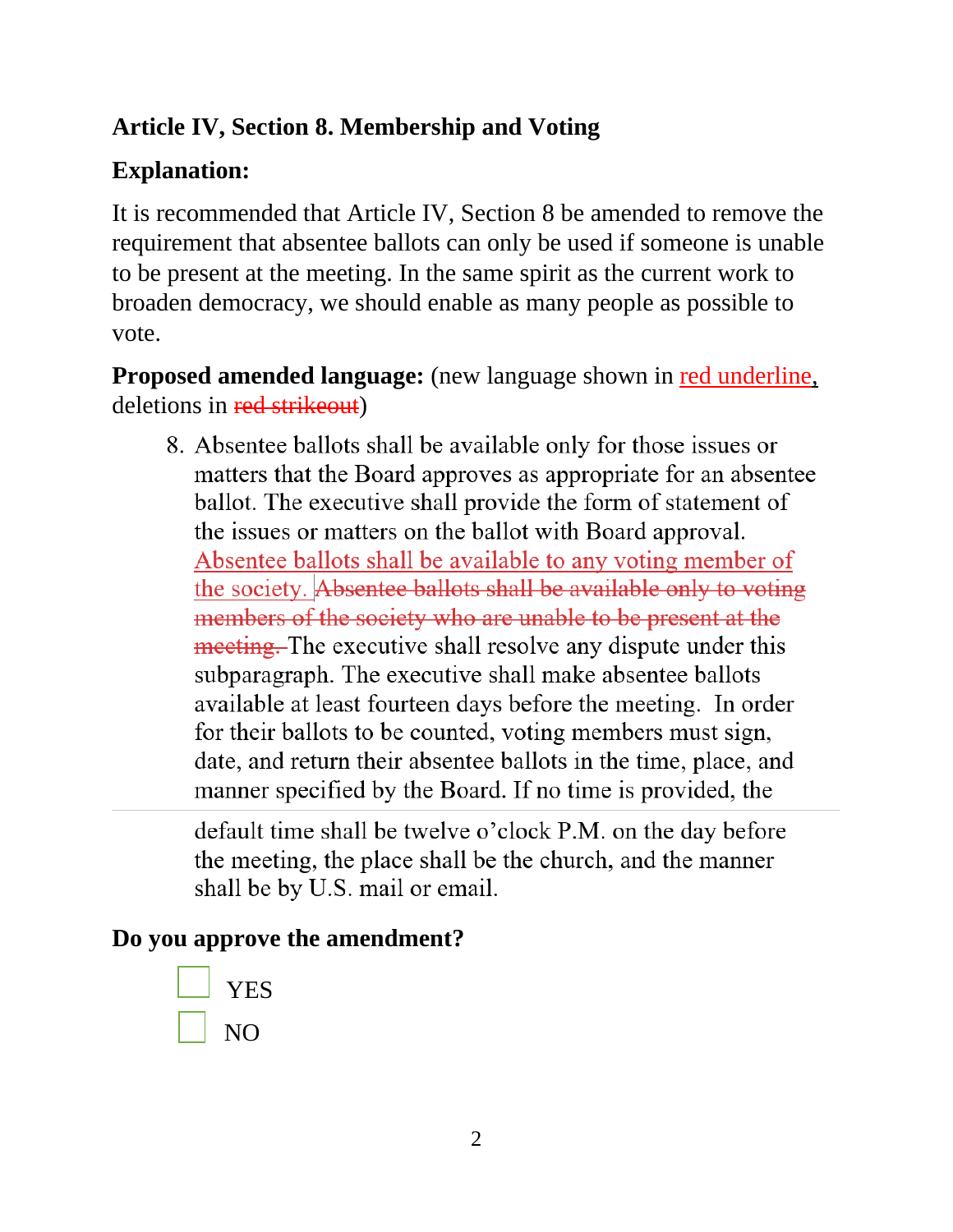## **Article VIII, Section 2. Officers**

## **Explanation:**

It is recommended that Article VIII, Section 2 be amended as it is difficult to retain continuity when the four officer positions (president, vice president, secretary, and treasurer) only have one-year terms. The proposed change would create overlapping two-year terms for the four officers, with two of the positions being elected one year and the other two the next.

**Proposed amended language:** (new language shown in red underline, deletions in red strikeout)

2. At the annual meeting of the society, the members shall elect the president, vice president, secretary, and treasurer for terms of  $\overline{\text{one}}$  yeartwo years each, beginning July 1<sup>st</sup>. The president and secretary shall be elected for two-year terms and, on alternate years, the vice president and treasurer for two-year terms. For the 2022-2023 church year, the president and secretary shall be elected for one-year terms, and the vice president and treasurer for two-year terms. The officers shall serve until their successors have been elected and the terms of their successors commence.

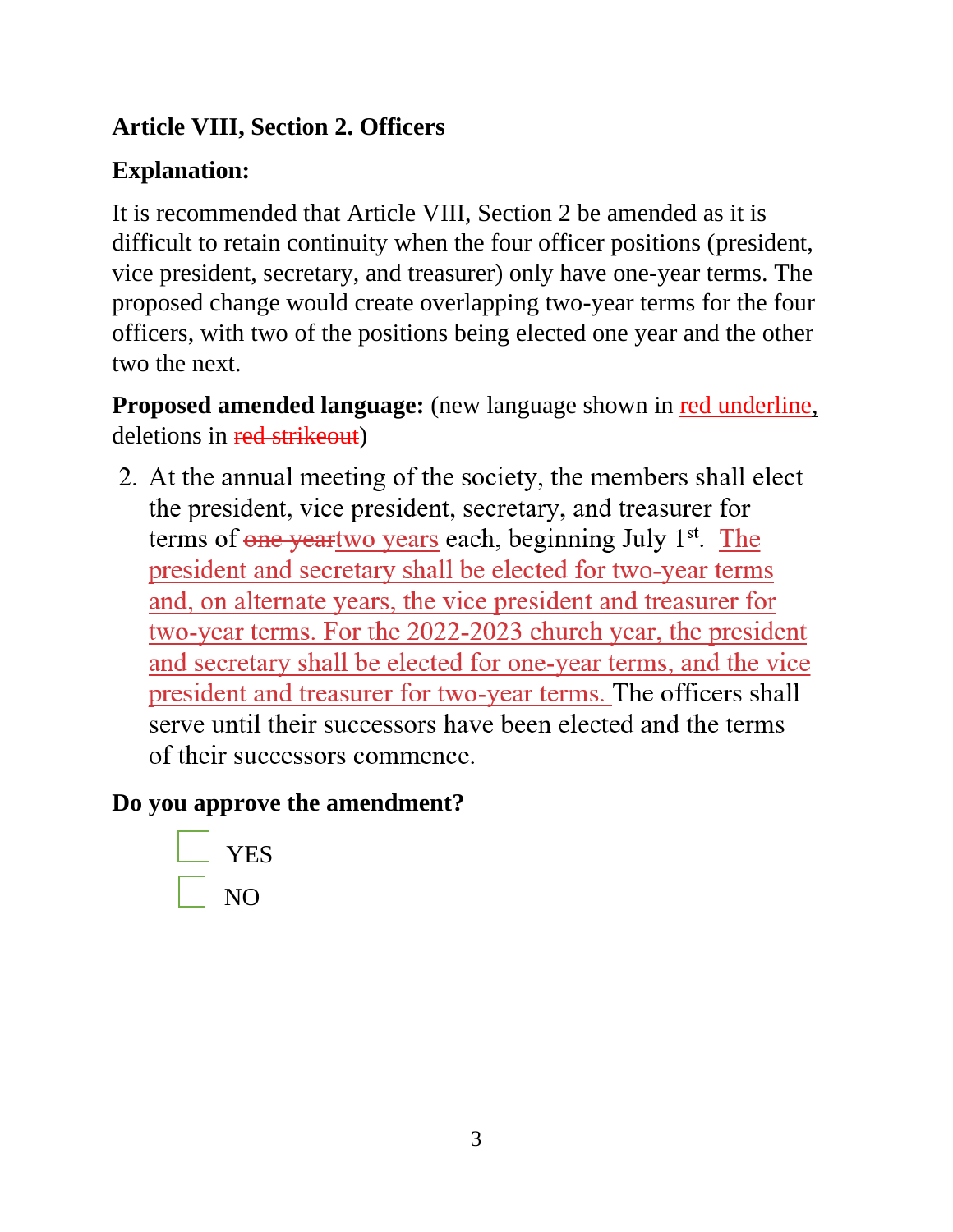## **Article VIII, Section 5. Officers**

## **Explanation:**

It is recommended that Article VIII, Section 5 be amended to make it explicit that the secretary also maintains electronic records. This is documenting a practice that is already in place, due to the virtual environment we are in.

**Proposed amended language:** (new language shown in red underline, deletions in red strikeout)

5. The secretary shall keep accurate records of all meetings of the society and of the -Board, shall maintain an electronic repository for Board minutes and other documentation, shall give proper notice of all meetings of the Board, and shall perform such other duties as the Board may prescribe.

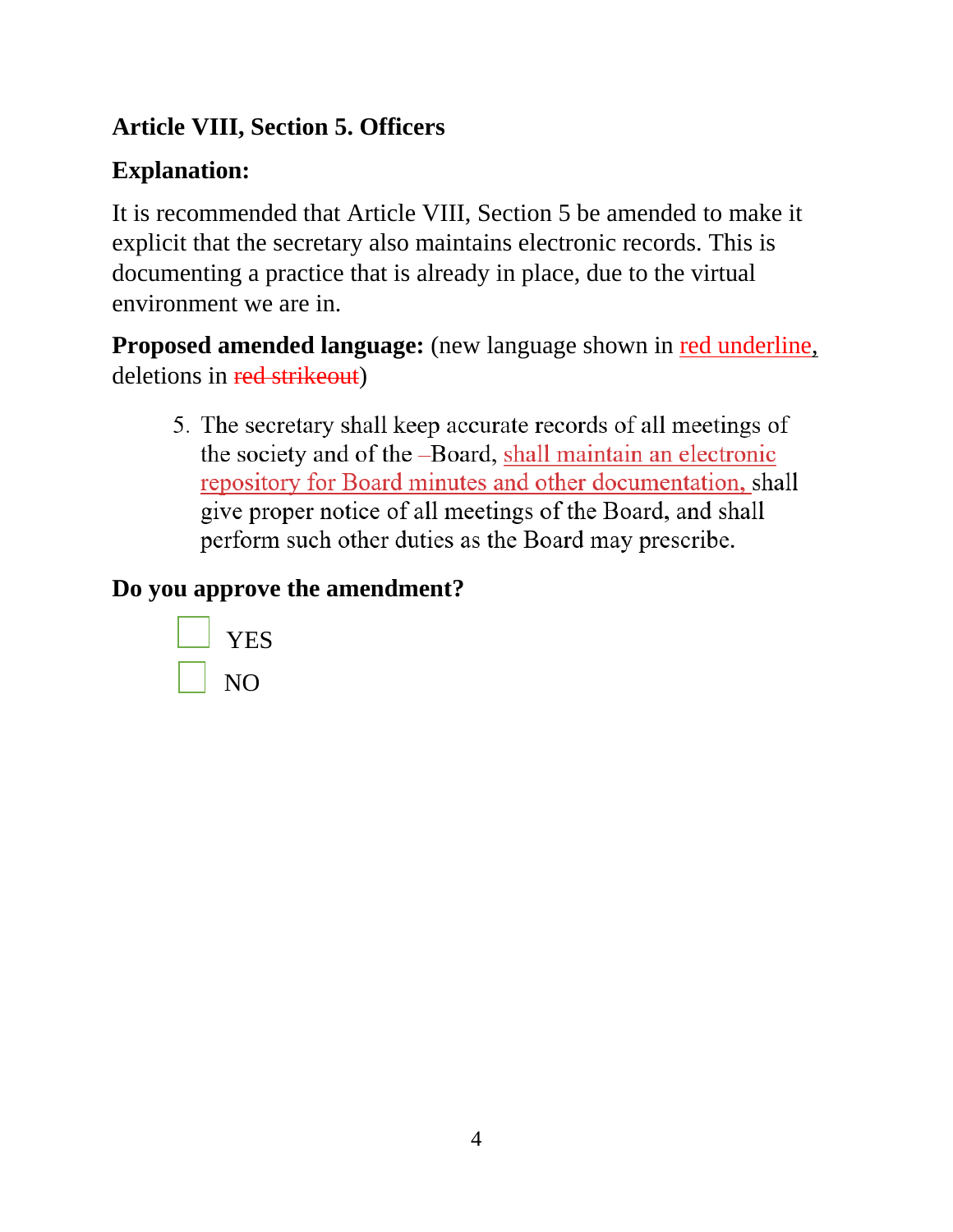### **Article IX, Section 6. Board of Trustees**

## **Explanation:**

It is recommended that Article IX, Section 6 be amended to increase the minimum number of board meetings from eight to nine. Also, change to stipulate that the written request can be via paper or electronic mail.

**Proposed amended language:** (new language shown in red underline, deletions in red strikeout)

6. The Board shall meet as needed, but at least 8-nine (9) times a year, at a time and place that the president designates. The president may call special meetings of the Board at any time; and shall call such meetings upon the written request of three members of the Board via U.S. mail or email, in which the purpose of the meetings is fully stated.

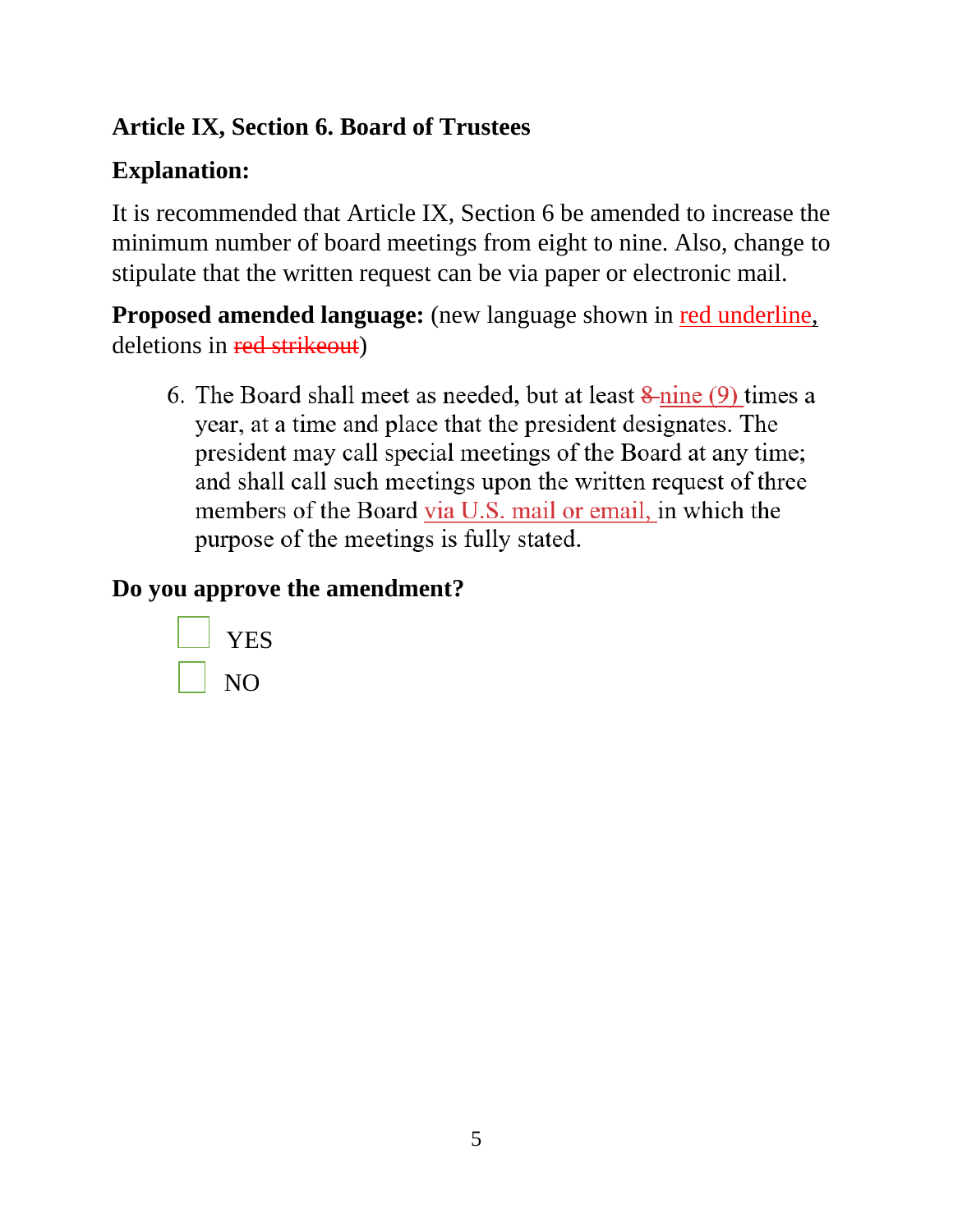## **Article XI. Leadership Development Committee**

## **Explanation:**

It is recommended that Article XI be amended to rename the leadership development committee. The leadership development committee used to be named the nominating committee. The constitution never required the committee to do anything more than to nominate candidates. However, there was a hope that the committee would also focus on developing leaders. In most years, the committee has not had the time to do that. This proposed change to return to the name "nominating committee" would align with current practice. The change will be made in this article as well as all other references in the constitution.

**Proposed amended language:** (new language shown in red underline, deletions in red strikeout)

**ARTICLE XI. LEADERSHIP DEVELOPMENT COMMITTEENOMINATING COMMITTEE** 

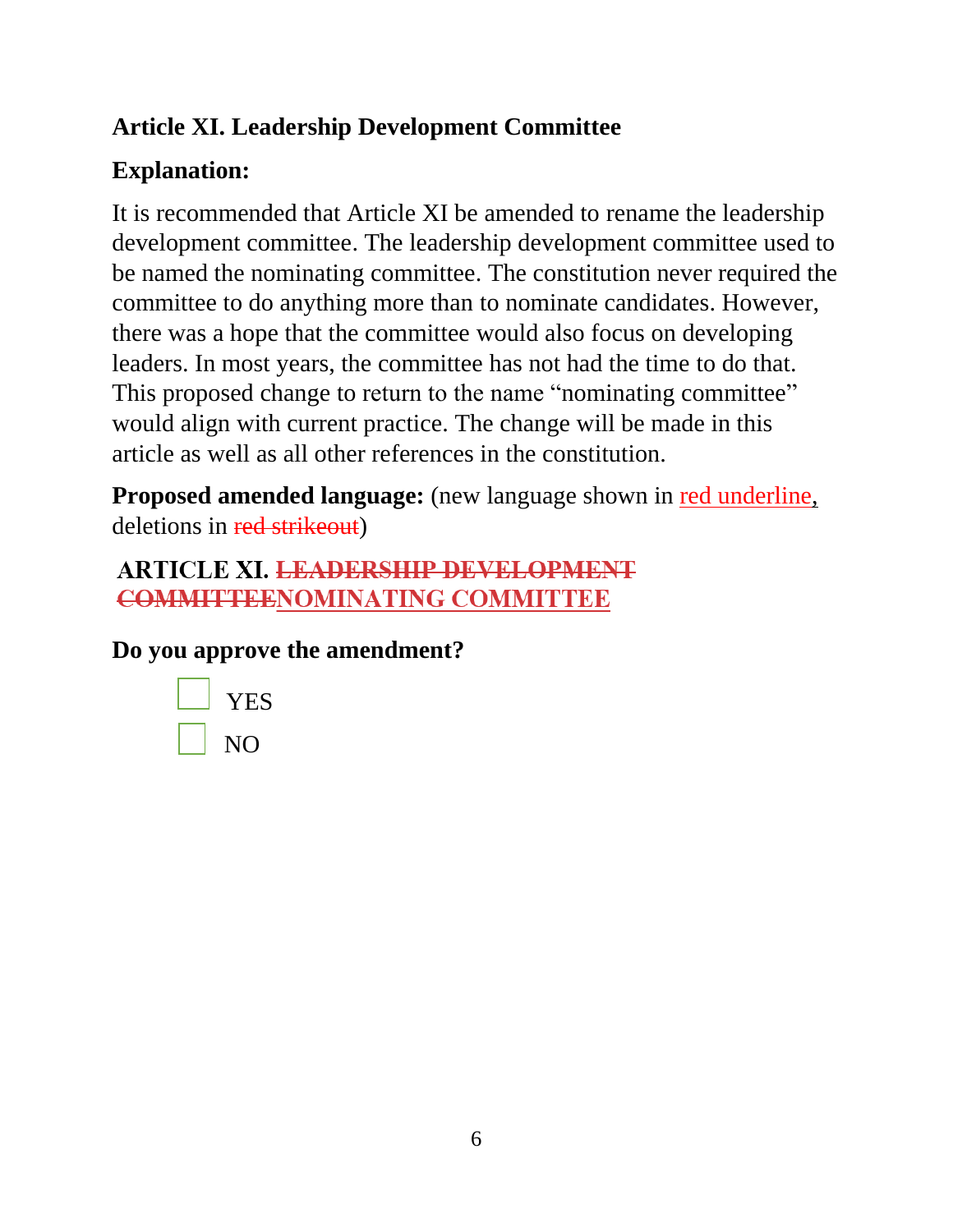### **Article XI, Section 3. Leadership Development Committee**

## **Explanation:**

It is recommended that Article XI, Section 3 be amended to change number of signatures required to self-nominate. Currently, only five signatures are required for someone to self-nominate. Given that ten members of the congregation are on the leadership development committee (proposed in another amendment to be renamed the nominating committee) and have worked for almost a year to come up with the list of nominations, it seems only fair that the hurdle for selfnomination should at least match the size of the committee. This is the only proposed change in this section with this vote. The remainder of the section below is addressed in another amendment.

**Proposed amended language:** (new language shown in red underline, deletions in red strikeout)

3. Each year, the committee shall prepare a list of nominations for all the positions to be elected at the annual meeting of the society, including nine nominations for the five positions of the succeeding year's committee. Additional nominations signed by at least  $\frac{f}{f}$  ive-ten (10) voting members of the society may be furnished to the committee at least two Saturdays

before the meeting. The list prepared by the committee shall

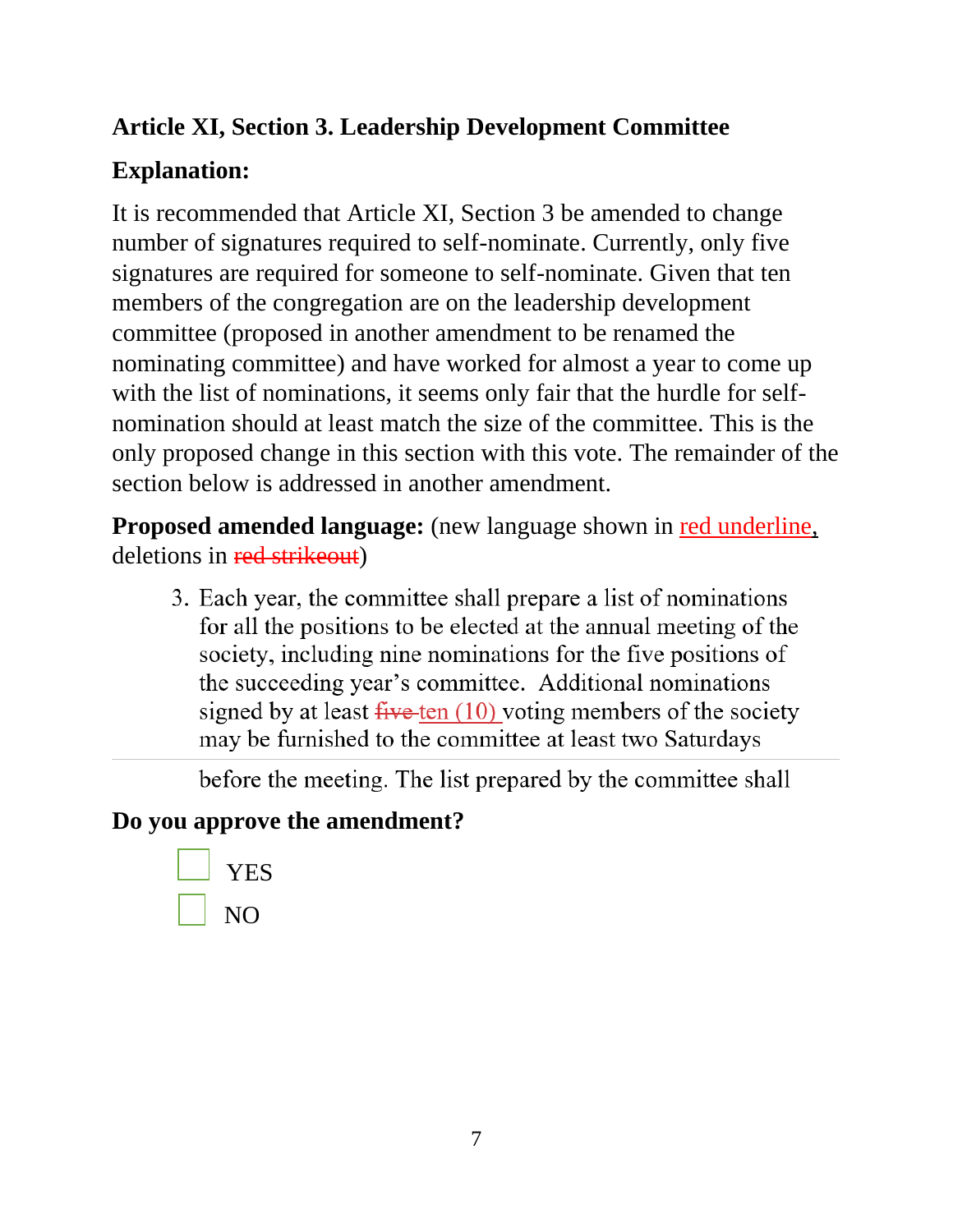## **Article XIV, Section 5. Endowment Funds**

## **Explanation:**

It is recommended that Article XIV, Section 5 be amended to correct the ranges for endowment distributions. The ranges in the constitution have overlap at their boundaries that leads to ambiguity. The Memorial Glen Endowment Fund is not currently stated in the constitution, and it should be. This change in the language will put the constitution in conformity with the three Endowment policies approved by the Board in April 2021.

**Proposed amended language:** (new language shown in red underline, deletions in red strikeout)

- 5. The committee shall distribute to the society annually out of the balance of the General Endowment Fund, and the Music Endowment Fund, and the Memorial Glen Endowment Fund a percentage of their value as of December 31 of the prior year, as follows:
	- a. General Endowment Fund: 1% when year-end balance is  $$0-\$100,000; 2\%$  when year-end balance is  $$100,000001 - $250,000; 3\%$  when year-end balance is  $$250,000001 - $500,000; 4\%$  when year-end balance is \$500,00001-\$1,000,000; 5% when year-end balance is  $> $1,000,000$ .
	- **b.** Music Endowment Fund: 5% of the year-end balance. **b.c.** Memorial Glen Endowment Fund: 5% of the year-end balance.

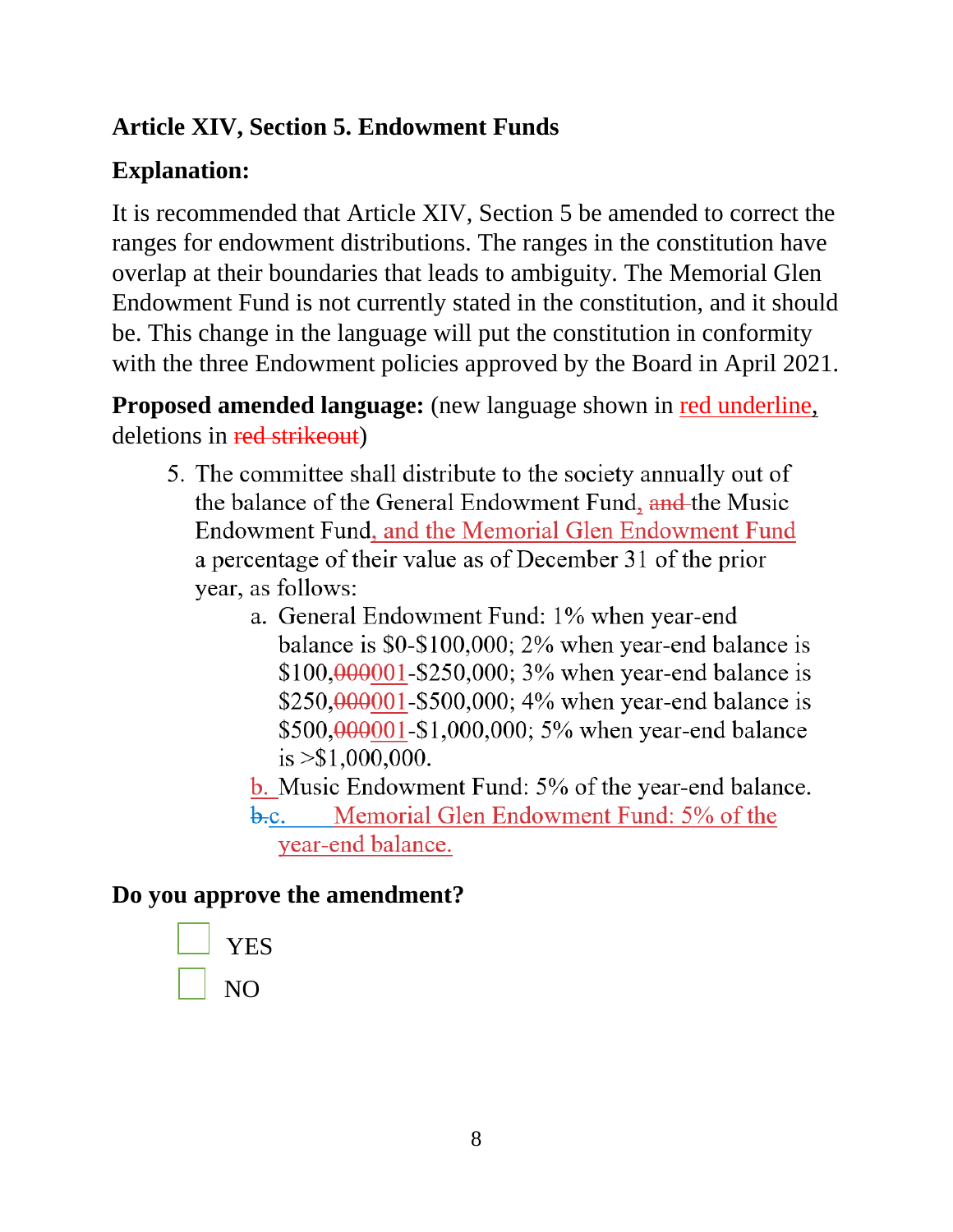### **Multiple Articles and Sections. Annual Meeting Timeline**

## **Explanation:**

The current notification periods for the annual meeting and election are scattered throughout multiple articles in the constitution. This has demonstrably led to failure to comply with the timings. There are several contradictions among the timing requirements. Some are specified in days; some by days of the week. Communication requirements are also stated differently in the different sections; some are based on when US mail is expected to be delivered, others are based on the day it is sent.

The following changes are proposed to bring all timetable requirements together in Article VII Business Meeting. One article will specify timing requirements that are consistent and practical, and that allow for premeeting electronic voting. For any sections that are moved, the remaining sections of the article they used to be in will be appropriately renumbered. The table below shows the moves and what has been changed along with the move itself.

| <b>Previous Article, Section</b> | <b>New Article, Section</b> | <b>Changes</b>              |
|----------------------------------|-----------------------------|-----------------------------|
| Article IV, Section 3            | Article VII, Section 6      | Spell out "ninety"          |
| Article IV, Section 7            | Article VII, Section 7      | Change time before meeting; |
|                                  |                             | remove language specifying  |
|                                  |                             | who sends out the ballots   |
| Article VII, Section 4           | Article VII, Section 8      | Change time before meeting; |
|                                  |                             | standardize posting and     |
|                                  |                             | mailing                     |
| Article XI, Section 3            | Article VII, Section 9      | Change time before meeting; |
|                                  |                             | standardize posting and     |
|                                  |                             | mailing                     |
| Article XI, Section 3            | Article VII, Section 10     | Change time before meeting; |
|                                  |                             | standardize posting and     |
|                                  |                             | mailing                     |
| Article XI, Section 3            | Article VII, Section 11     | Standardize posting and     |
|                                  |                             | mailing                     |
| Article XI, Section 4            | Article VII, Section 12     | Change time before meeting  |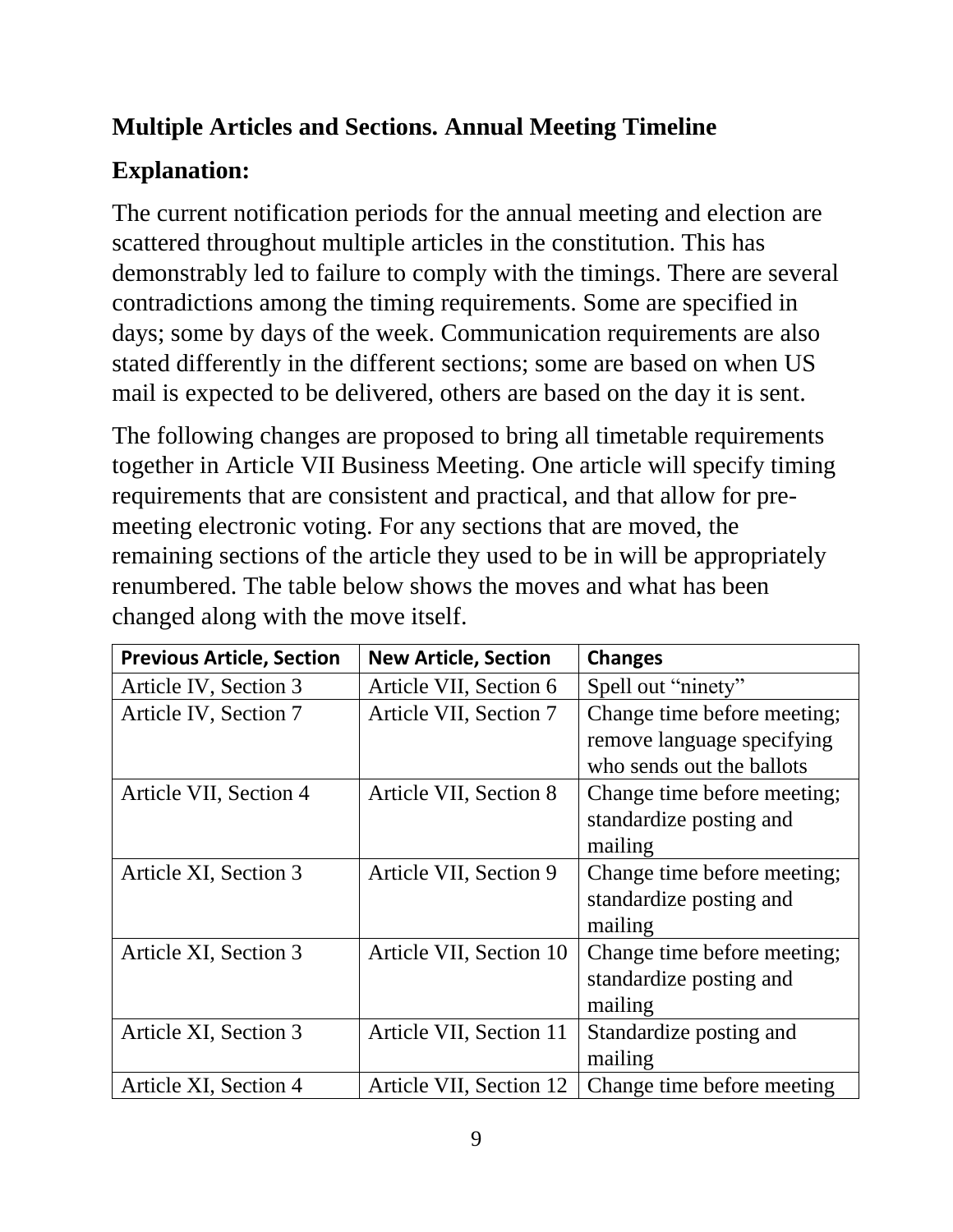**Sections being moved or changed:** (new language shown in red underline, deletions in red strikeout)

Article IV, Section 3

3. The right to vote at a meeting of the society is limited to those who have been members of the society for at least 90 days before the meeting and who are not on the inactive list on the date of the meeting and have not been on the list during the preceding 90 days.

#### Article IV, Section 7

7. The executive shall provide a current list of voting members thirty days before the annual meeting or any special meeting of the society. The executive also shall provide ballots for election of officers, trustees, stewardship committee members, leadership development committee members, and for constitutional amendment votes.

#### Article VII, Section 4

4. Notice of the time, place, and purpose of any meeting of the society shall be posted in the church on two successive Sundays, the first at least two weeks before the date of the meeting, and in addition, notice shall be mailed, emailed, or

sent by electronic means intended to reach individual members, to all voting members two weeks in advance of the meeting. The method for sending notice shall be selected by the Board. However, the Board may call a special meeting of the society with shorter notice, but not fewer than three days except, in case of an emergency, by a unanimous vote of those Board members present.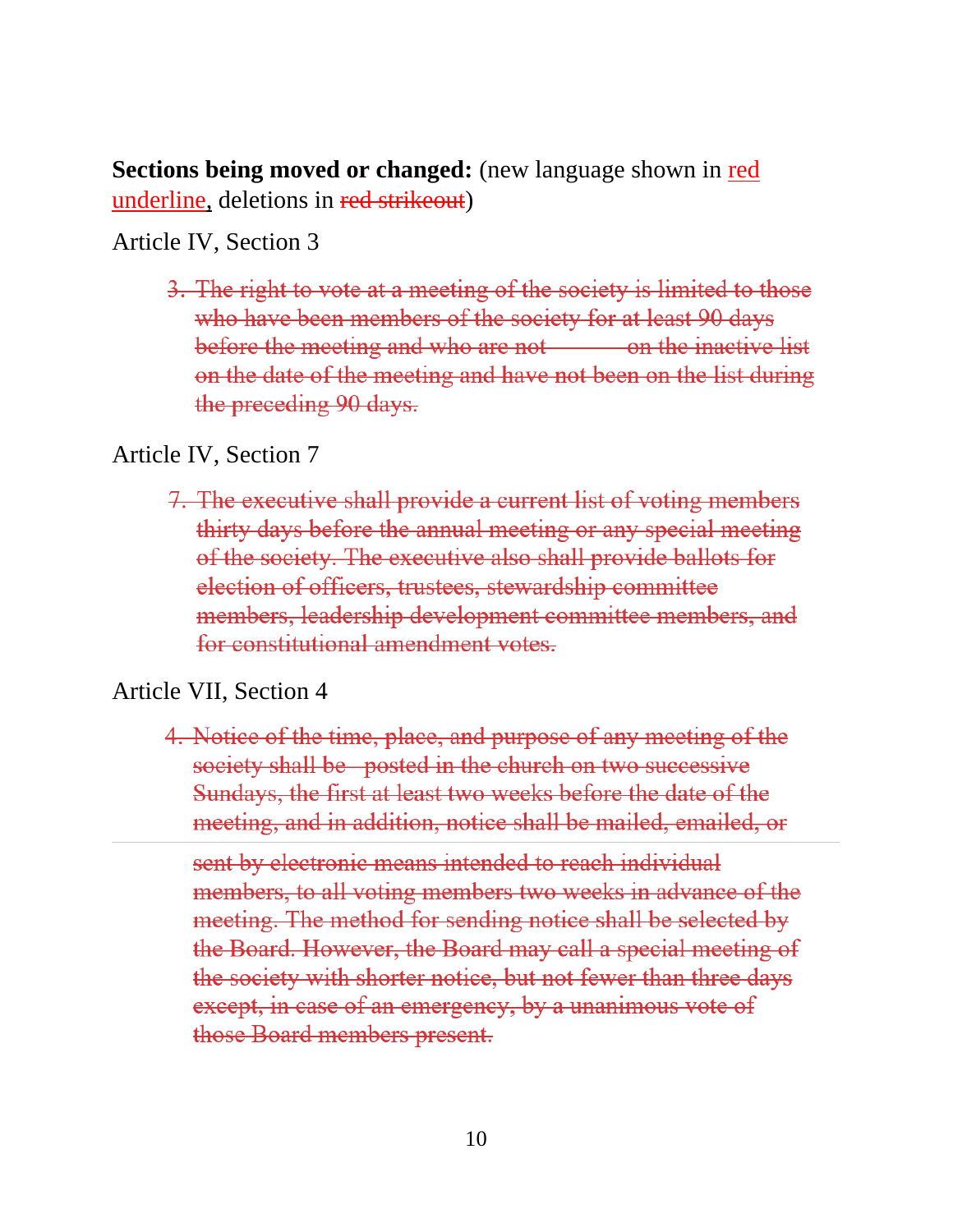#### Article XI, Section 3

3. Each year, the committee shall prepare a list of nominations for all the positions to be elected at the annual meeting of the society, including nine nominations for the five positions of the succeeding year's committee. Additional nominations signed by at least  $\frac{f}{f}$  ive ten (10) voting members of the society may be furnished to the committee in accordance with the

timelines required in Article VII, Business Meeting. at least two Saturdays before the meeting. The list prepared by the committee shall be posted in the church on the three Sundays before the annual meeting and sent by U.S. Mail, email, or electronic means intended to reach individual members at least three Sundays before the meeting. The method for sending the list shall be selected by the Board. Additional nominations by members shall be posted in the church on the two Sundays before the meeting. The list of additional nominees shall be sent by U.S. mail, email, or electronic means intended to reach individual members, at the option of the Board, at least two Sundays before the meeting. No nominee shall be listed without the prior consent of the nominee.

Article XI, Section 4

4. In the event that any person nominated by the committee withdraws before the annual meeting or is otherwise unavailable to serve, the committee shall nominate a replacement by posting the name of the replacement nominee in the church at least one Sunday before the annual meeting, or if this is not feasible, at the annual meeting itself.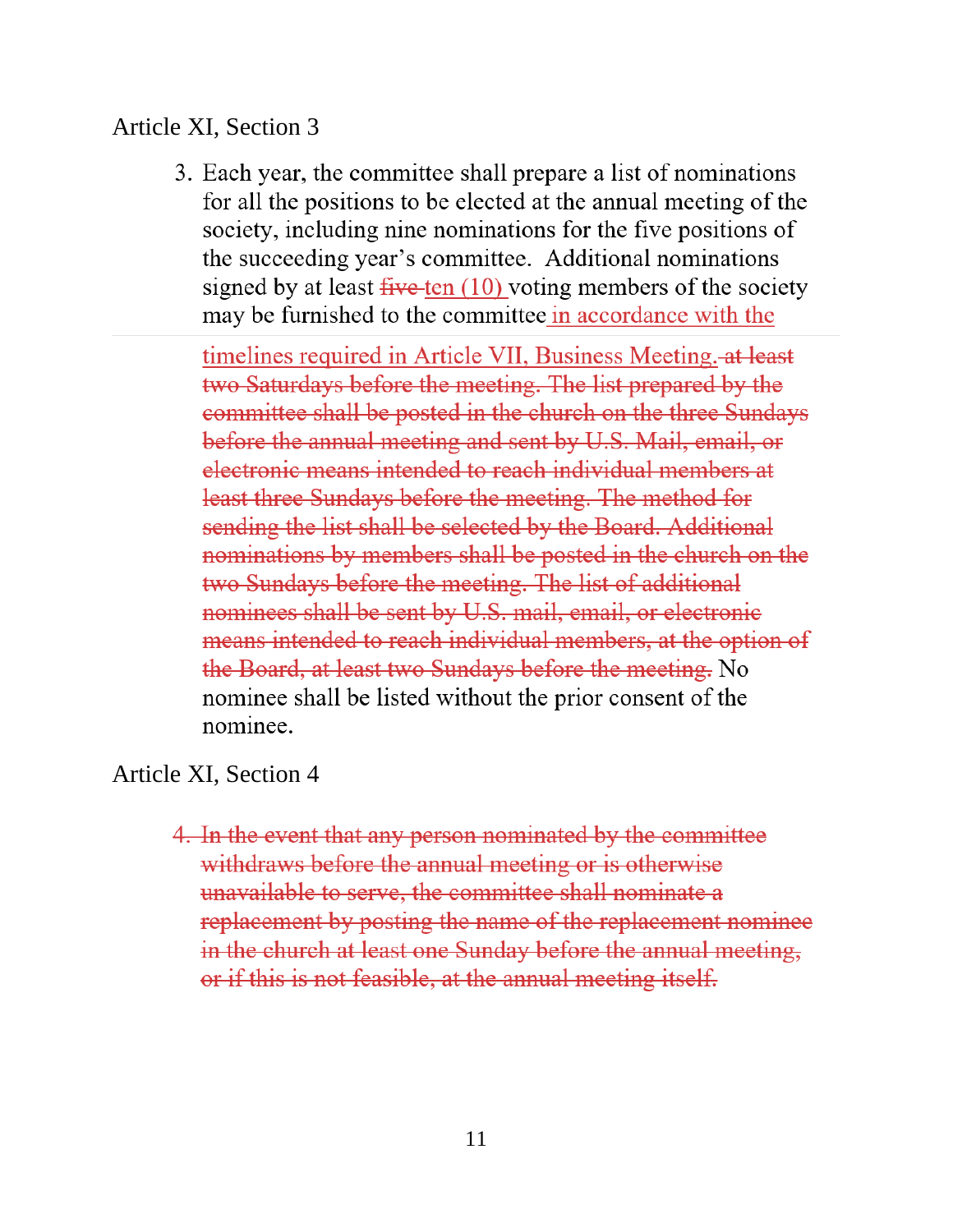**Proposed amended language:** (new language shown in red underline, deletions in red strikeout)

Article VII

- 6. The right to vote at a meeting of the society is limited to those who have been members of the society for at least ninety (90) days before the meeting and who are not on the inactive list on the date of the meeting and have not been on the list during the preceding ninety (90) days.
- 7. The executive shall provide a current list of voting members thirty-five (35) days before the annual meeting or any special meeting of the society.
- 8. Notice of the time, place, and purpose of any meeting of the society shall be posted in the church and sent by U.S. mail, email, or electronic means at least twenty-eight (28) days before the date of the meeting. The method for sending notice shall be selected by the Board. However, the Board may call a special meeting of the society with shorter notice, but not fewer than three days except, in case of an emergency, by a unanimous vote of those Board members present.
- 9. The list of nominations prepared by the nominating committee for the annual meeting shall be posted in the church and sent by U.S. mail, email, or electronic means at least twenty-eight (28) days before the meeting. The method for sending the list shall be selected by the Board.